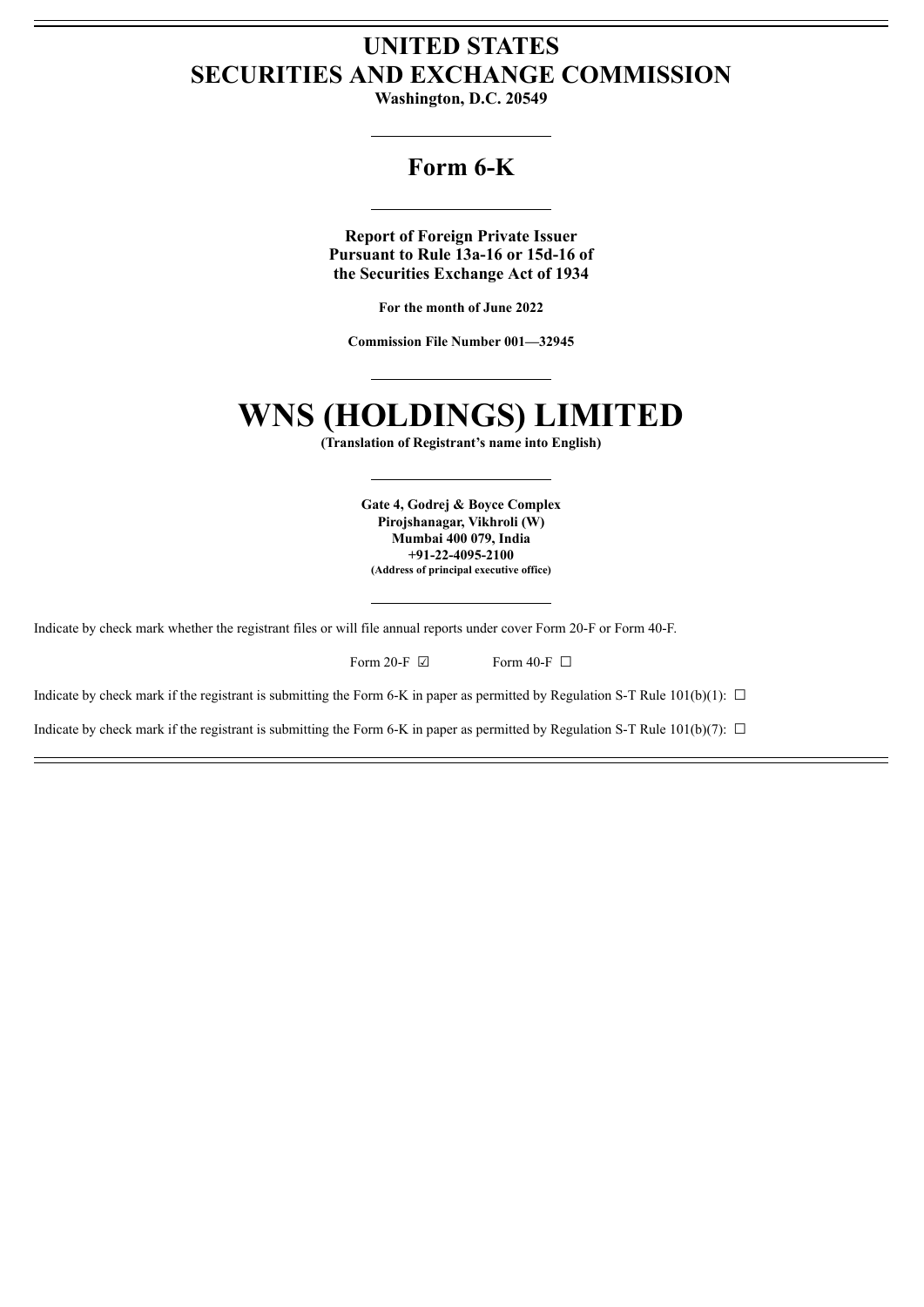#### **TABLE OF CONTENTS**

WNS (Holdings) Limited is incorporating by reference the information and exhibits set forth in this Form 6-K into its registration statements on Form S-8 filed on July 31, 2006 (File No: 333-136168), Form S-8 filed on February 17, 2009 (File No. 333-157356), Form S-8 filed on September 15, 2011 (File No. 333-176849), Form S-8 filed on September 27, 2013 (File No. 333-191416), Form S-8 filed on October 11, 2016 (File No. 333-214042) Form S-8 filed on October 31, 2018 (File No. 333-228070) and Form S-8 filed on October 21, 2020 (File No. 333-249577).

#### **Other Events**

On June 14, 2022, WNS (Holdings) Limited announced the extension of its employment agreement with its Group Chief Executive Officer, Keshav R. Murugesh to 2025

A copy of the press release dated June 14, 2022 is attached hereto as Exhibit 99.1.

#### **Exhibit**

99.1 Press Release of WNS (Holdings) Limited dated June 14, 2022.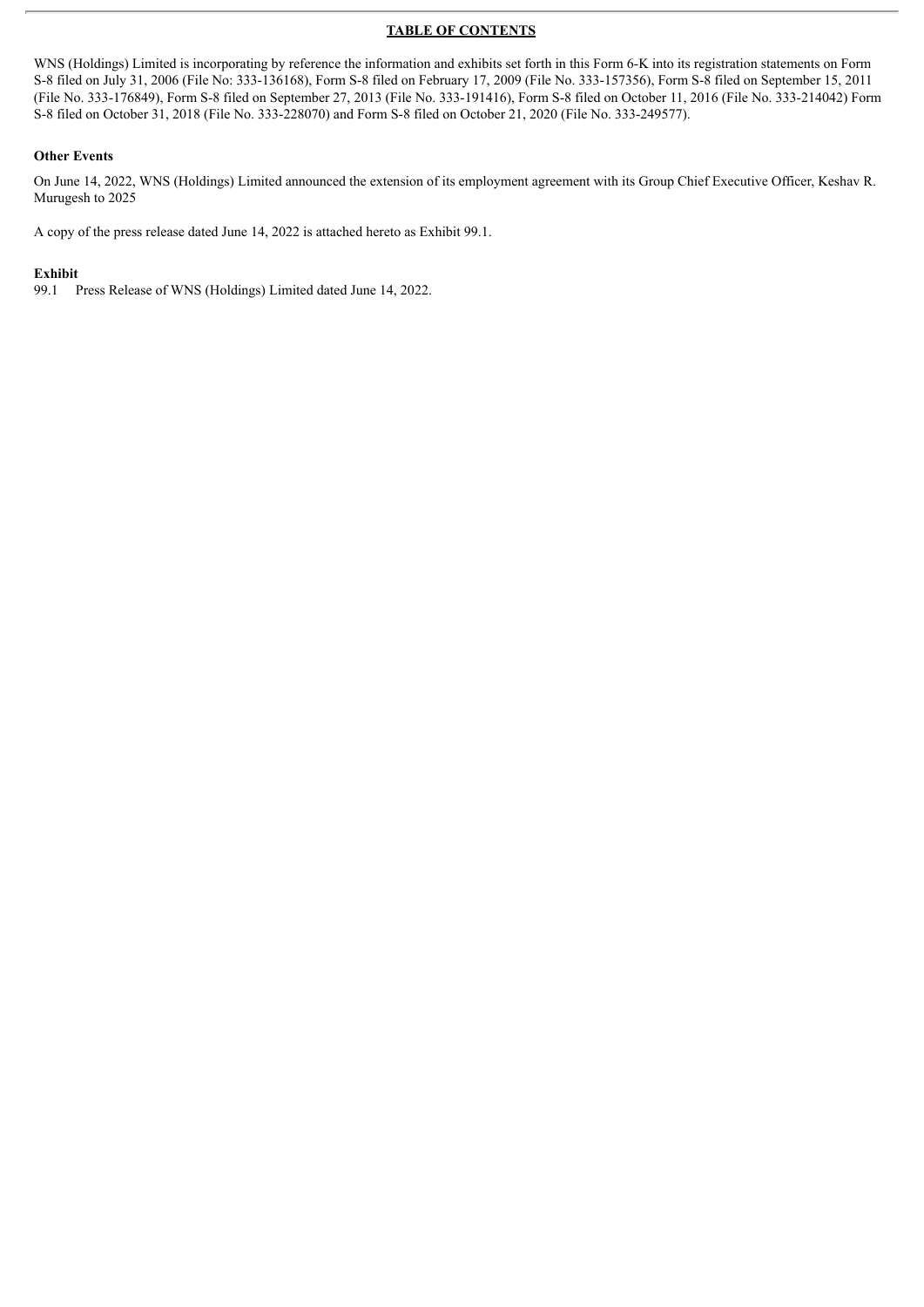Pursuant to the requirements of the Securities Exchange Act of 1934, the registrant has duly caused this report to be signed on its behalf by the undersigned, thereunto duly authorized.

Date: June 14, 2022

### **WNS (HOLDINGS) LIMITED**

| Bv: | /s/ Gopi Krishnan      |
|-----|------------------------|
|     | Name: Gopi Krishnan    |
|     | Title: General Counsel |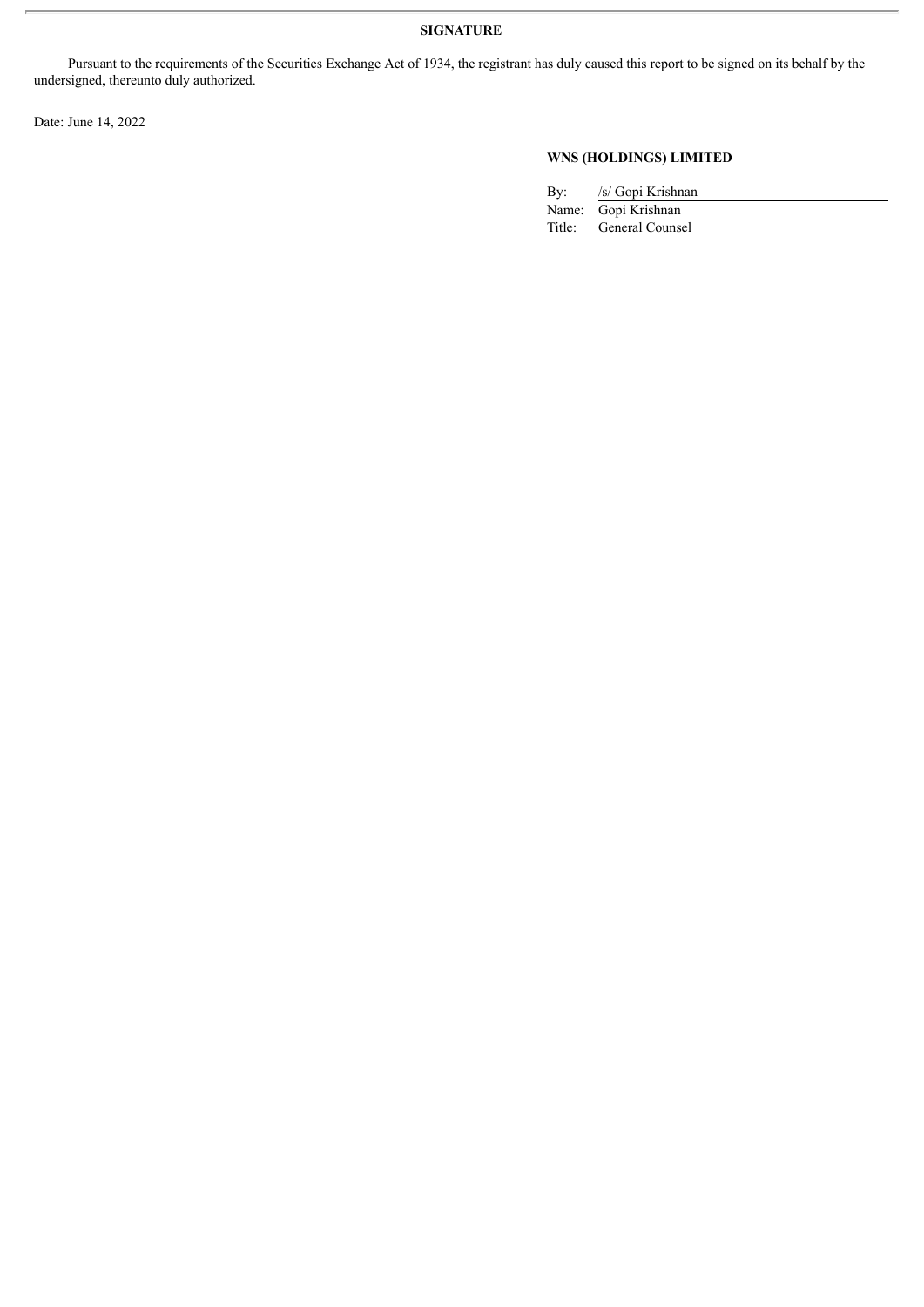99.1 Press release of WNS [\(Holdings\)](#page-4-0) Limited dated June 14, 2022.

 $\overline{r}$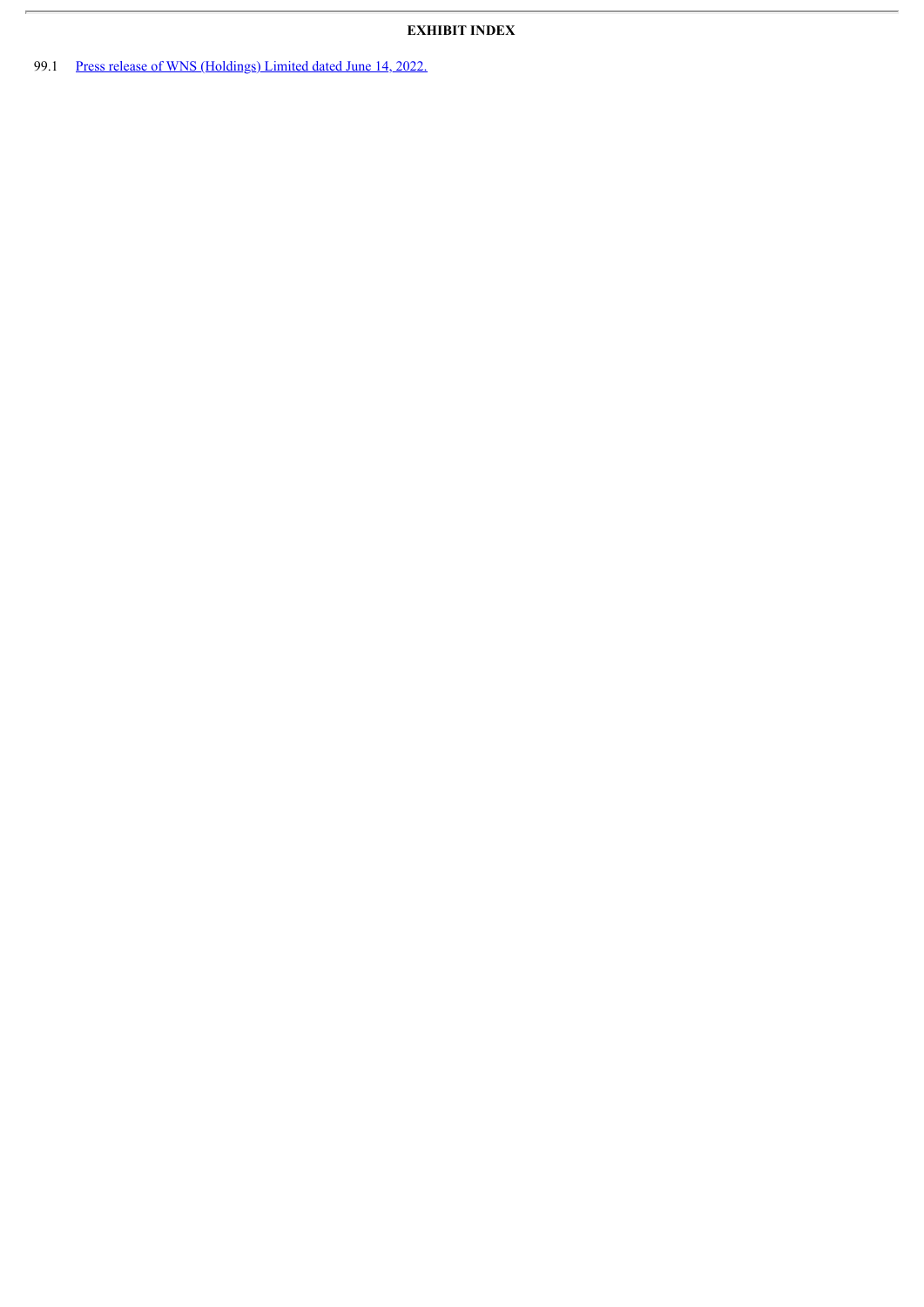#### **WNS Announces Contract Extension for CEO Keshav Murugesh to 2025**

<span id="page-4-0"></span>**NEW YORK and MUMBAI, June 14, 2022 —** WNS (Holdings) Limited (NYSE: WNS), a leading provider of global Business Process Management (BPM) solutions, today announced its Board of Directors has agreed with Keshav R. Murugesh, Chief Executive Officer (CEO), to extend the terms of his employment agreement to August 17, 2025.

"Keshav's vision and leadership over the past 12 years have enabled WNS to navigate the rapidly changing services landscape and emerge a true leader in the BPM industry," said Timothy Main, WNS' Chairman of the Board. "Keshav and his team have driven the company's transition from a legacy labor arbitrage BPO firm to a domain-intensive BPM solutions company delivering digital transformation for clients by combining technology, analytics, process expertise, and specialized resources. The Board of Directors remain confident in Keshav's ability to continue leading WNS into the future, to successfully execute on our strategic plans, and to deliver enhanced value for all of our key stakeholders."

"The BPM market continues to expand and evolve, as clients increasingly look for strategic partners to help them transform their business models and improve competitive positioning," said Keshav R. Murugesh, WNS' CEO. "I am proud of the progress we have made in bringing WNS to this point, and I am equally excited about the opportunity to help lead this company into the next phase of our ongoing journey."

Since joining WNS as CEO in February of 2010, Mr. Murugesh has helped transform the company into an innovative BPM firm which works closely with clients to "co-create" customized solutions. WNS' differentiated capabilities and unique approach have enabled the company to deliver best-in-class revenue growth and margins. Today, WNS has over \$1 billion in revenue and more than 52,000 resources delivering services from 12 countries across the globe. Prior to this extension, Mr. Murugesh's contract was set to expire in August 2023.

#### **About WNS**

WNS (Holdings) Limited (NYSE: WNS) is a leading Business Process Management (BPM) company. WNS combines deep industry knowledge with technology, analytics, and process expertise to co-create innovative, digitally led transformational solutions with over 400 clients across various industries. WNS delivers an entire spectrum of BPM solutions including industry-specific offerings, customer experience services, finance and accounting, human resources, procurement, and research and analytics to re-imagine the digital future of businesses. As of March 31, 2022, WNS had 52,081 professionals across 54 delivery centers worldwide including facilities in China, Costa Rica, India, the Philippines, Poland, Romania, South Africa, Spain, Sri Lanka, Turkey, the United Kingdom, and the United States. For more information, visit www.wns.com.

For more information, visit www.wns.com or follow us on  $\left| \begin{array}{c} \uparrow \end{array} \right|$  in  $\boxed{\odot}$